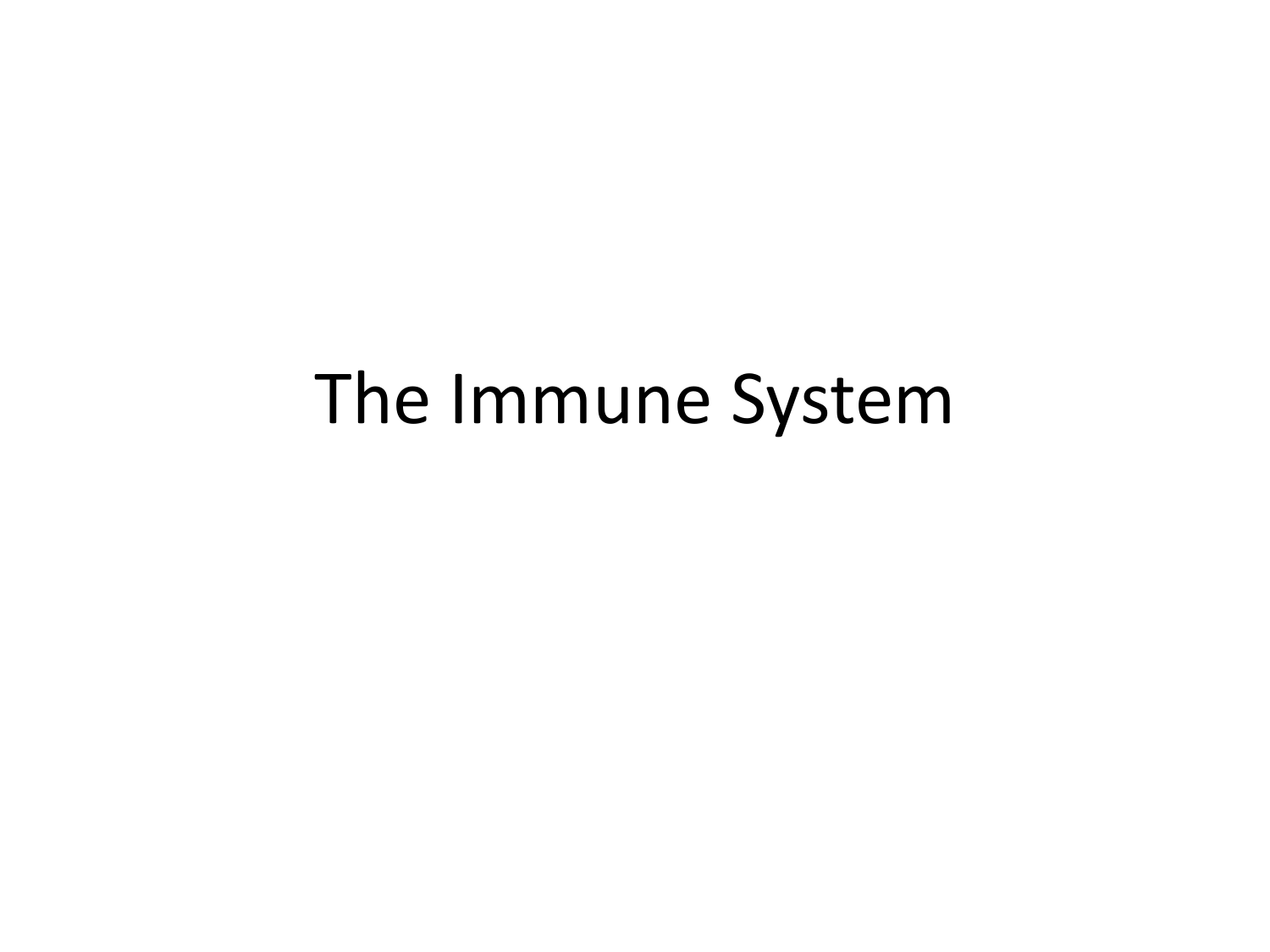Antigen: Anything the body can not recognize. eg) a splinter or a virus

Pathogen: An organism or substance that causes disease.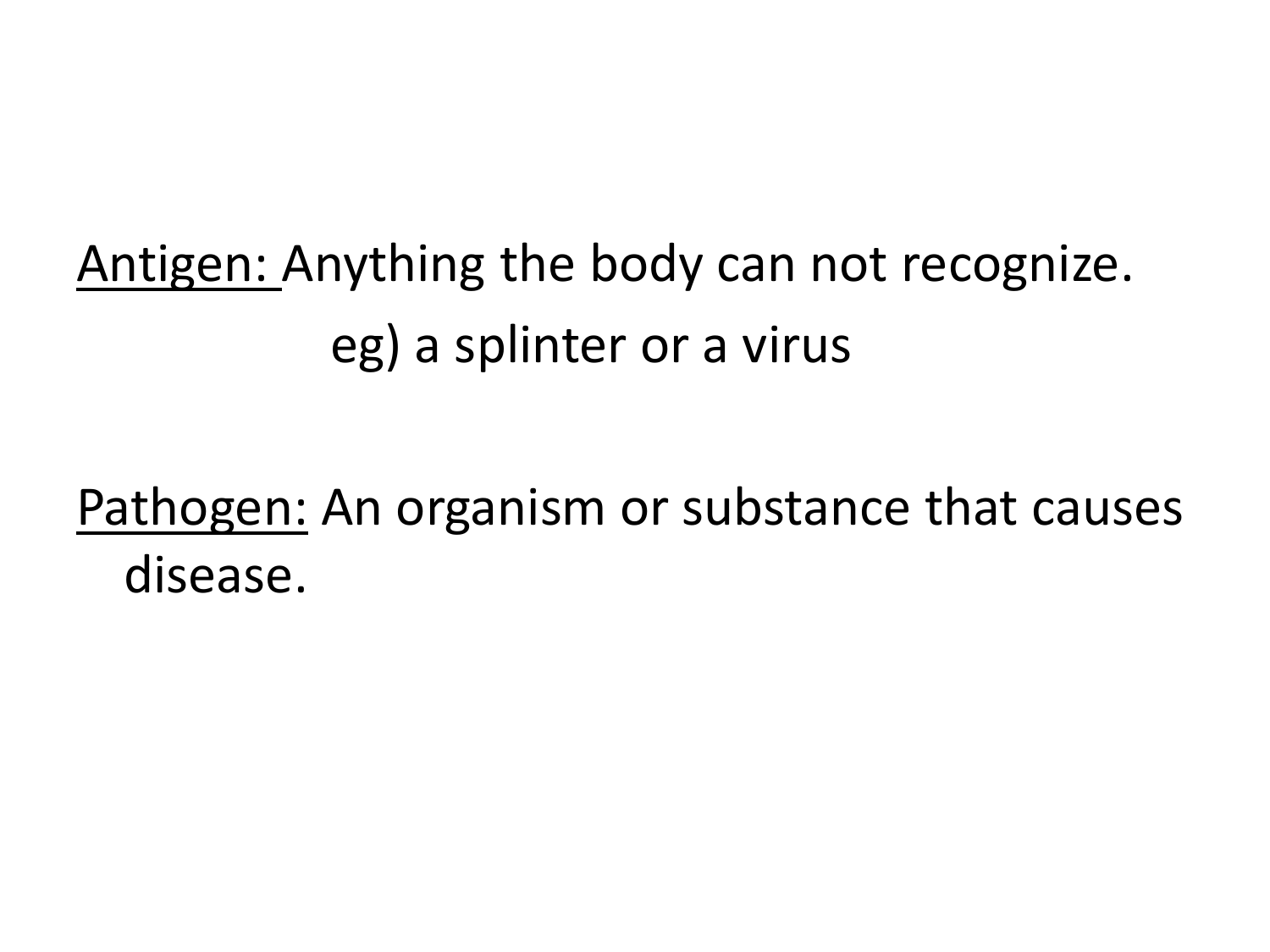Direct contact: Shaking hands Indirect contact: Being near someone when they cough

Water and food Animal bites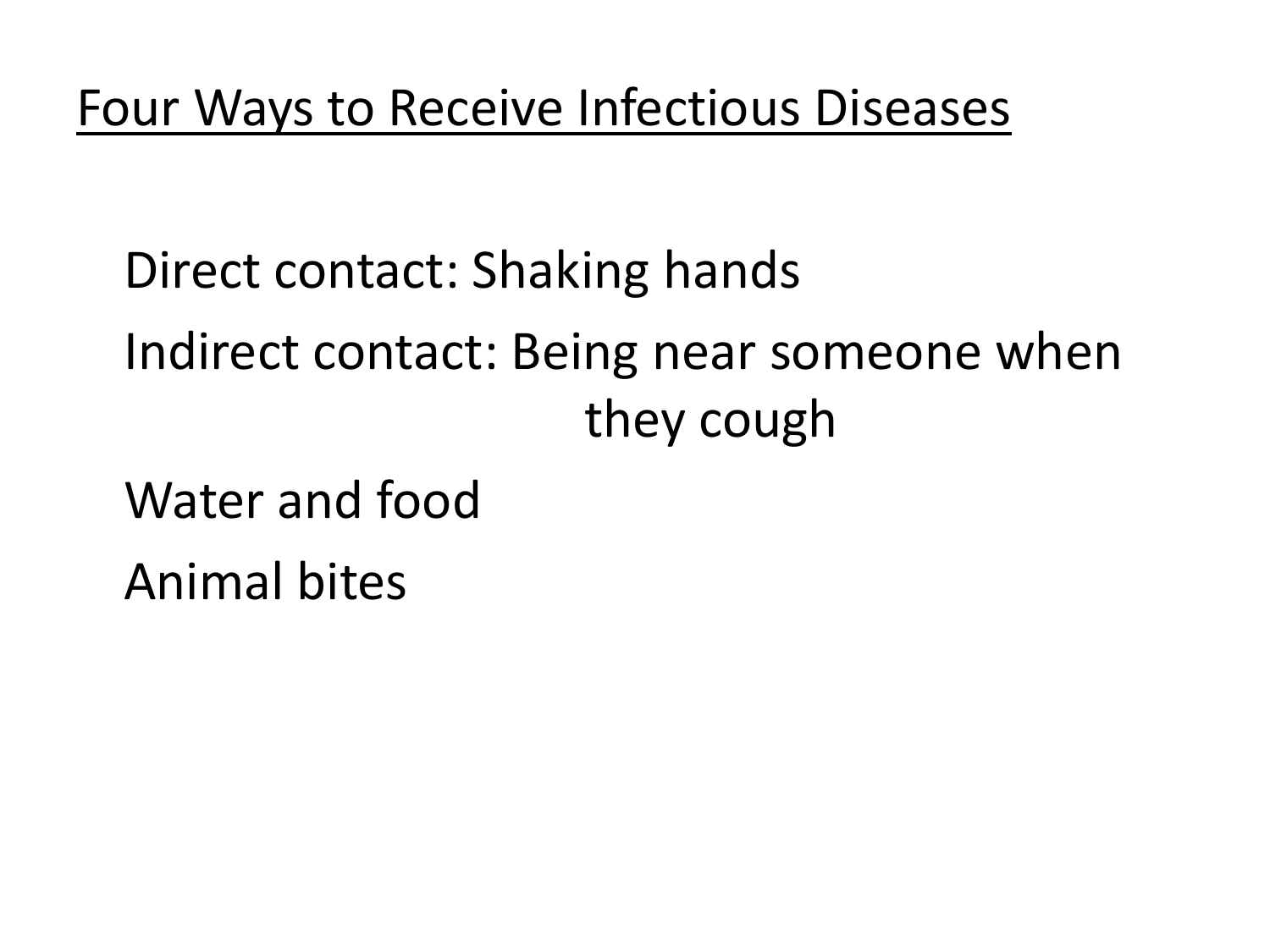Skin, mucus, tears, ear wax, nose hair, etc. prevent pathogens from entering your body. The gastric juices in the stomach destroy pathogens which you swallow.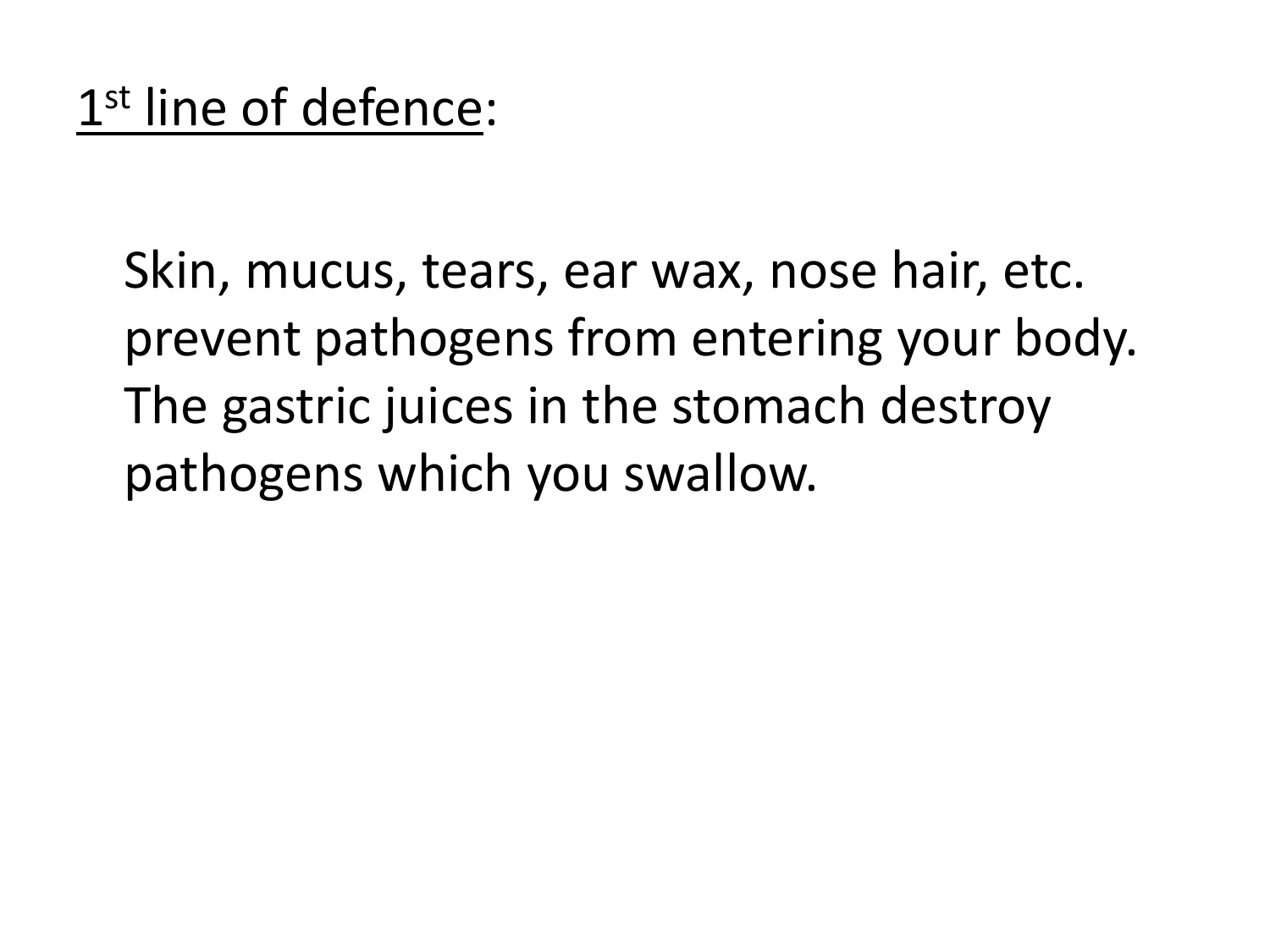Inflammation: Fluid, cells and dissolved substances flow to the site of infection causing redness, swelling, and fever.

Increased numbers of phagocytes, white blood cells that swallow invading cells.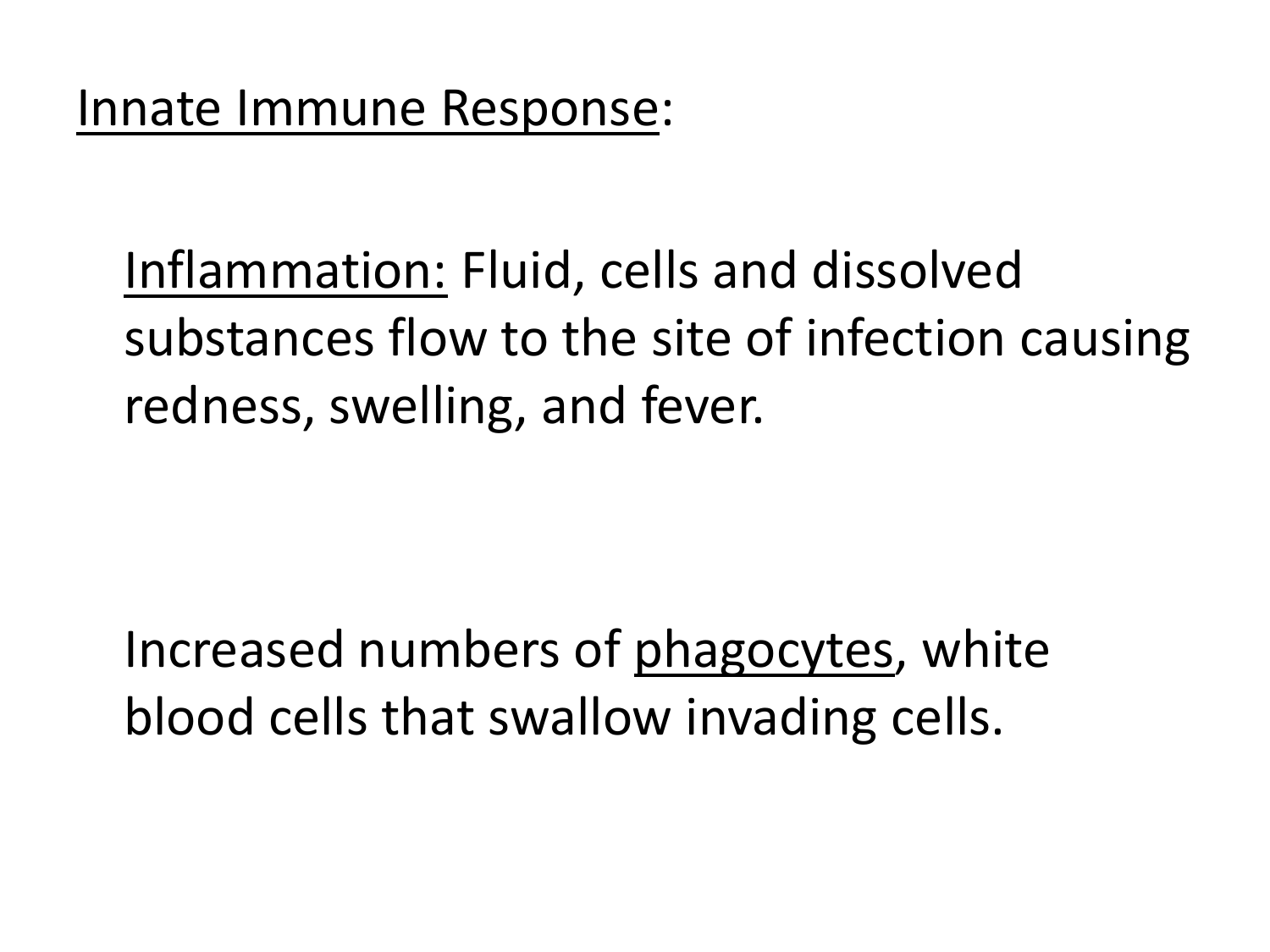B cells: Recognize antigens in the body and produce specific antibodies to fight them. The antibodies attach to the antigens and stop them from getting into body cells or flag them for destruction by phagocytes.

T cells: Attach themselves to infected cells and destroy them.